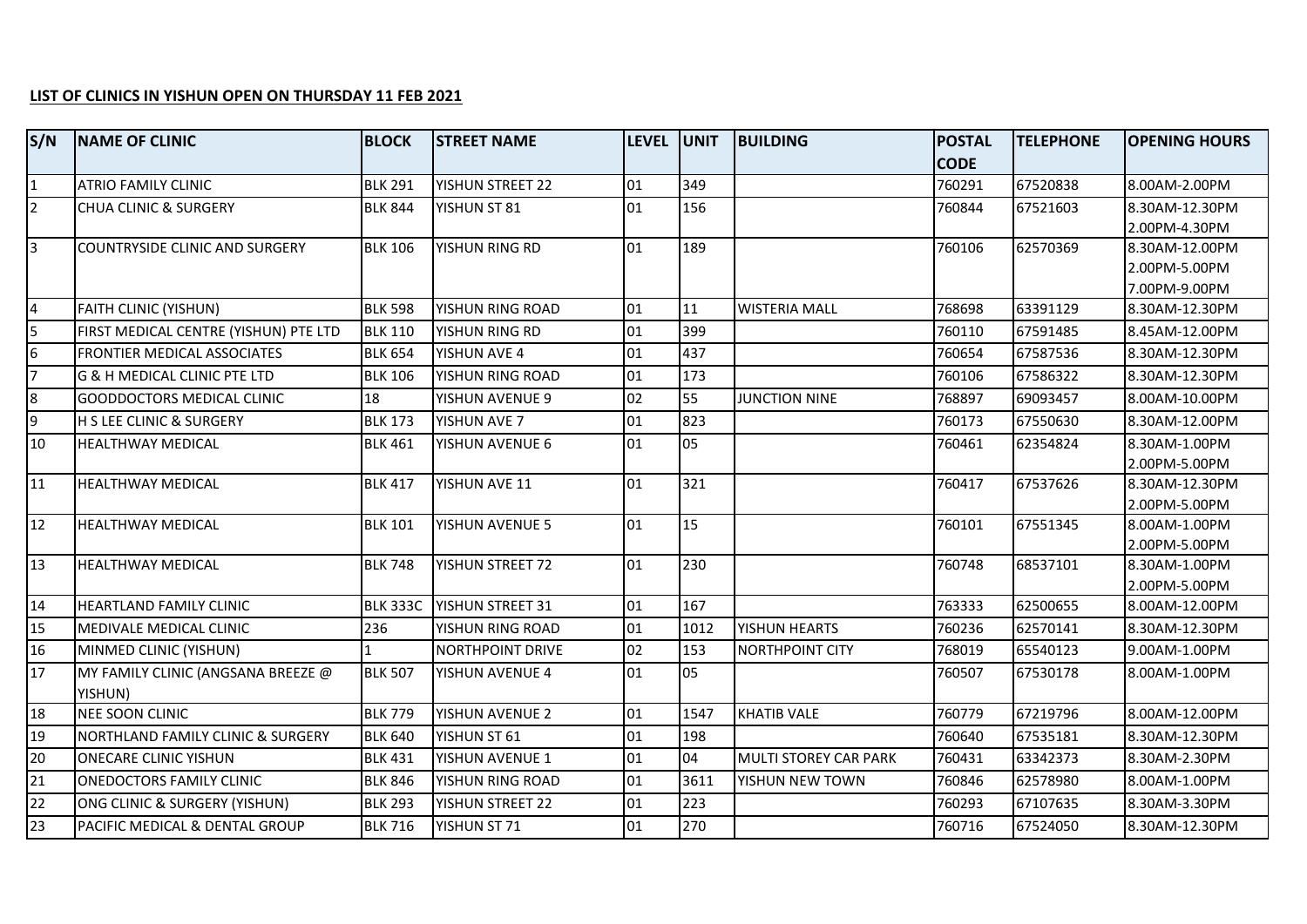| S/N             | <b>NAME OF CLINIC</b>                                   | <b>BLOCK</b>   | <b>STREET NAME</b>     | <b>LEVEL</b>    | <b>UNIT</b> | <b>BUILDING</b>              | <b>POSTAL</b><br><b>CODE</b> | <b>TELEPHONE</b> | <b>OPENING HOURS</b>                            |
|-----------------|---------------------------------------------------------|----------------|------------------------|-----------------|-------------|------------------------------|------------------------------|------------------|-------------------------------------------------|
| $\overline{24}$ | PIDEMCO MEDICAL CENTRE PTE LTD                          | <b>BLK 156</b> | YISHUN ST 11           | 01              | 112         |                              | 760156                       | 67560606         | 8.30AM-12.00PM                                  |
| 25              | IPLAINUM MEDICAL CLINIC AND SURGERY                     | <b>BLK 513</b> | YISHUN STREET 51       | 101             | 03          | SARACA BREEZE @ YISHUN       | 760513                       | 69740800         | 8.30AM-12.40PM<br>6.00PM-8.45PM                 |
| $\overline{26}$ | PLATINUM MEDICAL CENTRE PTE LTD                         | 504            | YISHUN STREET 51       | 01              | 02          | MULTI STOREY CAR PARK        | 760504                       | 62571134         | 8.00AM-1.00PM<br>2.00PM-5.00PM<br>6.00PM-9.30PM |
| $\overline{27}$ | RAFFLESMEDICAL                                          | 930            | YISHUN AVE 2           | lo <sub>3</sub> | 35          | <b>NORTHPOINT CITY</b>       | 769098                       | 6755 0049        | 8.30AM-1.00PM                                   |
| 28              | REN MEDICAL CLINIC                                      | <b>BLK 101</b> | <b>YISHUN AVENUE 5</b> | 01              | 31          |                              | 760101                       | 62576965         | 9.30AM-12.30PM                                  |
| 29              | ROYAL CARE MEDICAL YISHUN GROVE                         | <b>BLK 675</b> | YISHUN AVENUE 4        | 01              | 07          |                              | 760675                       | 68152990         | 8.30AM-1.00PM<br>6.00PM-10.00PM                 |
| 30              | ROYAL CARE MEDICAL YISHUN JUNCTION 9 317                |                | YISHUN AVENUE 9        | 101             | 03          | <b>MULTI STOREY CAR PARK</b> | 760317                       | 67107338         | 8.30AM-2.00PM<br>6.00PM-12.00AM                 |
| 31              | S S TAN MEDICAL CLINIC                                  | <b>BLK 744</b> | YISHUN ST 72           | 01              | 195         |                              | 760744                       | 67583952         | 9.00AM-12.30PM                                  |
| 32              | SHENTON MEDICAL GROUP                                   | 598            | YISHUN RING ROAD       | B <sub>1</sub>  | 09          | THE WISTERIA                 | 768698                       | 66945668         | 8.30AM-1.00PM                                   |
| 33              | SHENTON MEDICAL GROUP                                   | <b>BLK 160</b> | YISHUN STREET 11       | 01              | 200         |                              | 760160                       | 68516233         | 8.30AM-1.00PM                                   |
| 34              | SILVER CROSS MEDICAL                                    | <b>BLK 846</b> | YISHUN RING ROAD       | 01              | 3661        |                              | 760846                       | 67599181         | 8.00AM-5.00PM                                   |
| 35              | THE FAMILY MEDICAL CENTRE (YISHUN) PTE. BLK 411<br>LTD. |                | YISHUN RING ROAD       | 01              | 1827        |                              | 760411                       | 62574522         | 8.30AM-12.00PM                                  |
| 36              | UNITED HEALTH FAMILY CLINIC & SURGERY BLK 627           |                | YISHUN STREET 61       | 01              | 63          |                              | 760627                       | 62571182         | 8.30AM-12.30PM                                  |
| 37              | UNIVERSAL MEDICAL CLINIC                                | <b>BLK 103</b> | YISHUN RING ROAD       | 01              | 99          |                              | 760103                       | 67589955         | 8.30AM-10.30AM                                  |
| 38              | <b>WELLCARE FAMILY CLINIC</b>                           | <b>BLK 747</b> | YISHUN STREET 72       | 01              | 106         |                              | 760747                       | 67543740         | 8.30AM-12.00PM                                  |
| 39              | YISHUN CENTRAL CLINIC                                   | <b>BLK 935</b> | YISHUN CENTRAL 1       | 101             | 47          |                              | 760935                       | 67536338         | 10.30AM-12.00PM<br>2.30PM-4.00PM                |
| 40              | YISHUN MEDICAL CENTRE                                   | <b>BLK 618</b> | YISHUN RING RD         | 01              | 3234        |                              | 760618                       | 67541002         | 8.30AM-12.00PM                                  |
| 41              | YONG CLINIC & SURGERY                                   | <b>BLK 632</b> | YISHUN ST 61           | 01              | 06          |                              | 760632                       | 67531803         | 8.30AM-12.30PM                                  |

## **LIST OF CLINICS IN YISHUN OPEN ON FRIDAY 12 FEB 2021**

| S/N | <b>INAME OF CLINIC</b>                 | <b>BLOCK</b>   | <b>ISTREET NAME</b>    | <b>ILEVEL</b> | . IUNI7 | <b>BUILDING</b> | <b>IPOSTAL</b><br>ICODE | <b>ITELEPHONE</b> | <b>OPENING HOURS</b> |
|-----|----------------------------------------|----------------|------------------------|---------------|---------|-----------------|-------------------------|-------------------|----------------------|
|     | <b>ICOUNTRYSIDE CLINIC AND SURGERY</b> | <b>BLK 106</b> | <b>IYISHUN RING RD</b> | l0:           | 189     |                 | 760106                  | 62570369          | 19.00AM-12.00PM      |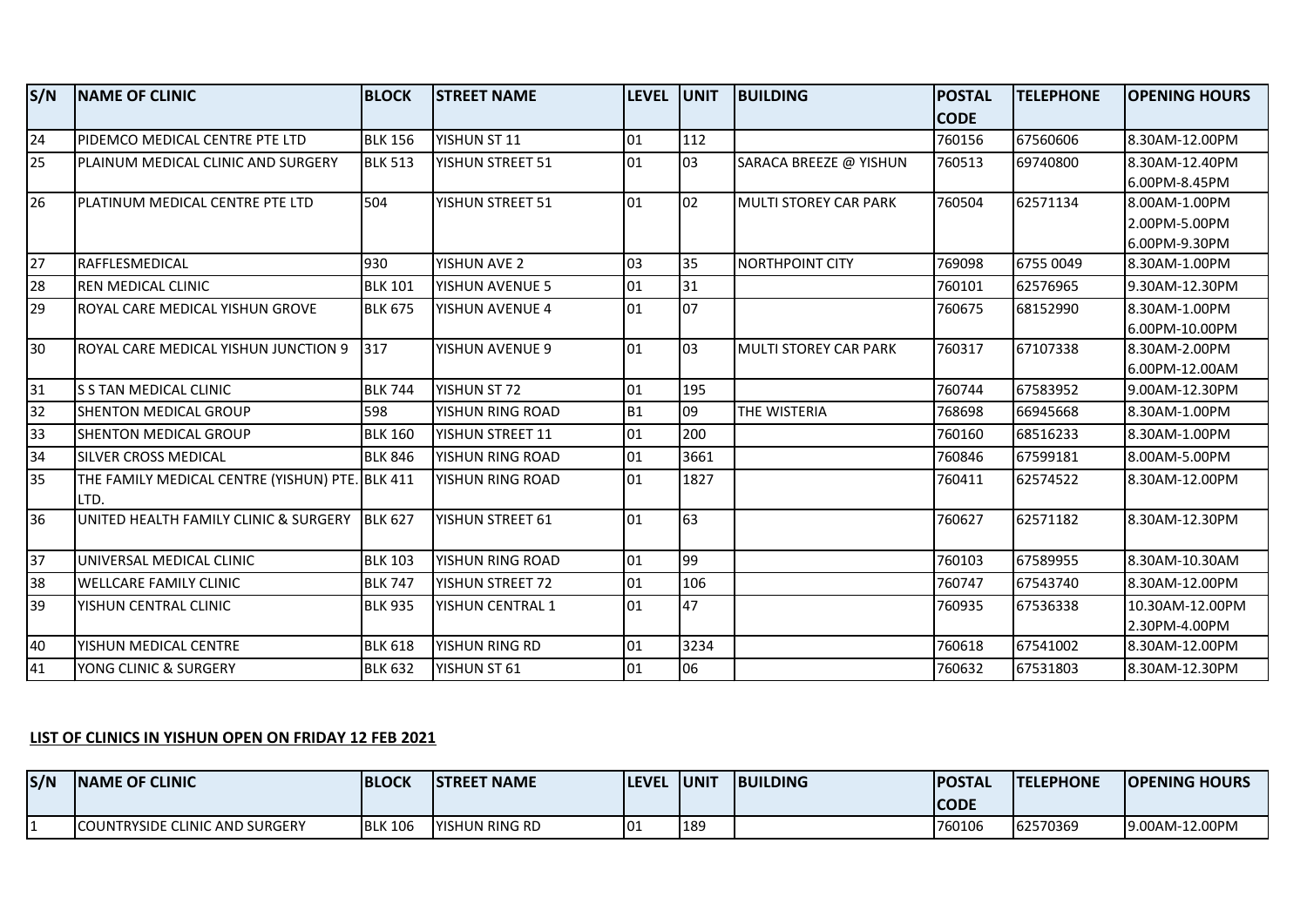| S/N | <b>INAME OF CLINIC</b>                            | <b>IBLOCK</b>  | <b>ISTREET NAME</b>      | <b>ILEVEL IUNIT</b> |      | <b>IBUILDING</b>              | <b>IPOSTAL</b> | <b>ITELEPHONE</b> | <b>IOPENING HOURS</b> |
|-----|---------------------------------------------------|----------------|--------------------------|---------------------|------|-------------------------------|----------------|-------------------|-----------------------|
|     |                                                   |                |                          |                     |      |                               | <b>CODE</b>    |                   |                       |
|     | <b>IGOODDOCTORS MEDICAL CLINIC</b>                |                | <b>IYISHUN AVENUE 9</b>  | 102                 | 155  | <b>JUNCTION NINE</b>          | 768897         | 69093457          | 8.00AM-10.00PM        |
|     | <b>IPLAINUM MEDICAL CLINIC AND SURGERY</b>        | <b>BLK 513</b> | <b>IYISHUN STREET 51</b> | 101                 | 103  | <b>SARACA BREEZE @ YISHUN</b> | 1760513        | 69740800          | $19.00$ AM-4.45PM     |
|     | <b>IROYAL CARE MEDICAL YISHUN GROVE</b>           | <b>BLK 675</b> | <b>IYISHUN AVENUE 4</b>  | 101                 | -107 |                               | 760675         | 68152990          | 8.30AM-1.00PM         |
|     | <b>IROYAL CARE MEDICAL YISHUN JUNCTION 9 1317</b> |                | <b>IYISHUN AVENUE 9</b>  | 101                 | 103  | <b>IMULTI STOREY CAR PARK</b> | 1760317        | 67107338          | 8.30AM-2.00PM         |
|     |                                                   |                |                          |                     |      |                               |                |                   | 16.00PM-12.00AM       |

## **LIST OF CLINICS IN YISHUN OPEN ON SATURDAY 13 FEB 2021**

| S/N | <b>INAME OF CLINIC</b>                       | <b>BLOCK</b>   | <b>ISTREET NAME</b>      | <b>LEVEL UNIT</b> |      | <b>BUILDING</b>               | <b>IPOSTAL</b> | <b>TELEPHONE</b> | <b>IOPENING HOURS</b> |
|-----|----------------------------------------------|----------------|--------------------------|-------------------|------|-------------------------------|----------------|------------------|-----------------------|
|     |                                              |                |                          |                   |      |                               | <b>ICODE</b>   |                  |                       |
|     | <b>IGOODDOCTORS MEDICAL CLINIC</b>           | 18             | <b>IYISHUN AVENUE 9</b>  | $ 02\rangle$      | 55   | JUNCTION NINE                 | 768897         | 69093457         | 8.00AM-10.00PM        |
|     | <b>HEALTHWAY MEDICAL</b>                     | <b>BLK 417</b> | <b>YISHUN AVE 11</b>     | 101               | 321  |                               | 760417         | 67537626         | <b>8.30AM-12.30PM</b> |
|     | <b>IHEALTHWAY MEDICAL</b>                    | <b>BLK 101</b> | <b>IYISHUN AVENUE 5</b>  | 101               | 15   |                               | 760101         | 67551345         | 18.30AM-12.30PM       |
|     | INEW PATH FAMILY CLINIC                      | 1926           | IUPPER THOMSON ROAD      |                   |      |                               | 787120         | 69800662         | 19.00AM-1.00PM        |
|     | <b>IPLATINUM MEDICAL CENTRE PTE LTD</b>      | 504            | <b>IYISHUN STREET 51</b> | 101               | 02   | <b>IMULTI STOREY CAR PARK</b> | 1760504        | 62571134         | 19.00AM-5.40PM        |
|     | <b>IROYAL CARE MEDICAL YISHUN GROVE</b>      | <b>BLK 675</b> | IYISHUN AVENUE 4         | 101               | 07   |                               | 760675         | 68152990         | <b>8.30AM-1.00PM</b>  |
|     | <b>IROYAL CARE MEDICAL YISHUN JUNCTION 9</b> | 317            | <b>IYISHUN AVENUE 9</b>  | 101               | 03   | <b>IMULTI STOREY CAR PARK</b> | 1760317        | 67107338         | 8.30AM-2.00PM         |
|     |                                              |                |                          |                   |      |                               |                |                  | 16.00PM-12.00AM       |
| 8   | <b>ISILVER CROSS MEDICAL</b>                 | <b>BLK 846</b> | <b>IYISHUN RING ROAD</b> | 101               | 3661 |                               | 760846         | 67599181         | <b>8.00AM-1.00PM</b>  |

## **LIST OF CLINICS IN YISHUN OPEN ON SUNDAY 14 FEB 2021**

| S/N | <b>INAME OF CLINIC</b>                 | <b>BLOCK</b>   | <b>ISTREET NAME</b>                | <b>ILEVEL IUNIT</b> |     | <b>IBUILDING</b>     | <b>IPOSTAL</b> | <b>ITELEPHONE</b> | <b>IOPENING HOURS</b> |
|-----|----------------------------------------|----------------|------------------------------------|---------------------|-----|----------------------|----------------|-------------------|-----------------------|
|     |                                        |                |                                    |                     |     |                      | <b>ICODE</b>   |                   |                       |
|     | <b>ICOUNTRYSIDE CLINIC AND SURGERY</b> | <b>BLK 106</b> | lyishun ring RD                    | 101                 | 189 |                      | 760106         | 62570369          | 19.00AM-12.00PM       |
|     | <b>IGOODDOCTORS MEDICAL CLINIC</b>     | 18             | YISHUN AVENUE 9                    | 102                 | 155 | <b>JUNCTION NINE</b> | 768897         | 69093457          | 8.00AM-10.00PM        |
|     | <b>IHEALTHWAY MEDICAL</b>              | <b>BLK 101</b> | YISHUN AVENUE 5                    | 101                 | ᅩ   |                      | 760101         | 67551345          | 8.30AM-12.30PM        |
| 4   | <b>IHEALTHWAY MEDICAL</b>              | <b>BLK 748</b> | YISHUN STREET 72                   |                     | 230 |                      | 760748         | 68537101          | <b>8.30AM-1.00PM</b>  |
|     | <b>IHEARTLAND FAMILY CLINIC</b>        |                | <b>IBLK 333C IYISHUN STREET 31</b> |                     | 167 |                      | 763333         | 62500655          | 8.30AM-12.00PM        |